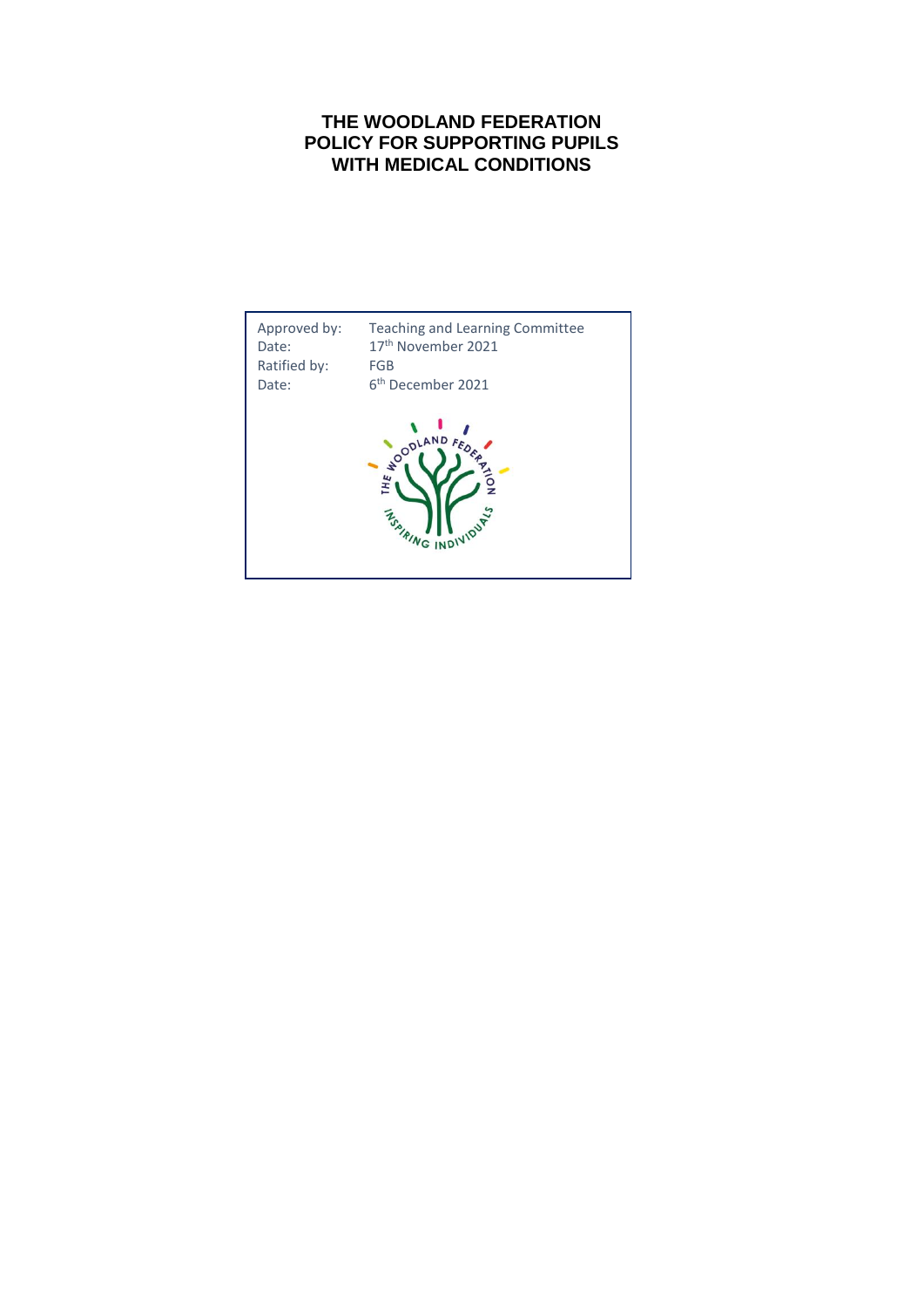- 1. The governors and staff of The Woodland Federation wish to ensure that pupils with medical needs receive proper care and support. Our intention is to ensure that pupils with medical conditions should have full access to education including trips and PE. The governing body will ensure that staff are supported and trained and competent before they take on the responsibility of supporting pupils with medical conditions.
- 2. The federation's insurance will cover liability relating to the administration of medication.
- 3. The SENDCO will be responsible for ensuring the following:
	- Procedures to be followed when notification is received that a pupil will be  $\Box$ attending who has a medical condition (including transitional arrangements between schools, re-integration or when pupils needs change; arrangements for staff training or support)
	- $\Box$  Procedures to be followed when a pupil moves to the school mid-term or when a pupil has a new diagnosis.
- 4. The above procedures will be monitored and reviewed by the SENDCO.
- 5. Where identified as being necessary, Individual Health Care Plans (IHCP) will be developed between The Woodland Federation, healthcare professionals and parents so that the steps needed to help a pupil manage their condition and overcome any potential barriers to getting the most from their education are identified. The IHCP will include:
	- a) The pupil's medical condition, its triggers, symptoms, medication needs and the level of support needed in an emergency. Also it must include any treatments, time, facilities, equipment, testing and access to food or drink (where it is used to manage their condition), dietary requirements and environmental issues such as crowded corridors and travel time between lessons
	- b) Specific support for the pupil's education, social and emotional needs, such as how will absences be managed, requirements for extra time to complete exams, use of rest periods or counselling sessions
	- c) Who will provide this support, their training needs, expectations of their role and confirmation of proficiency to provide support from a healthcare professional
	- d) Cover arrangements and who in the school needs to be aware of the pupil's condition and the support required including supply staff
	- e) Arrangements for written permission from parents for medication
	- f) Arrangements or procedures for school trips or other school activities outside the normal timetable; completion of risk assessments for visits and school activities outside the normal timetable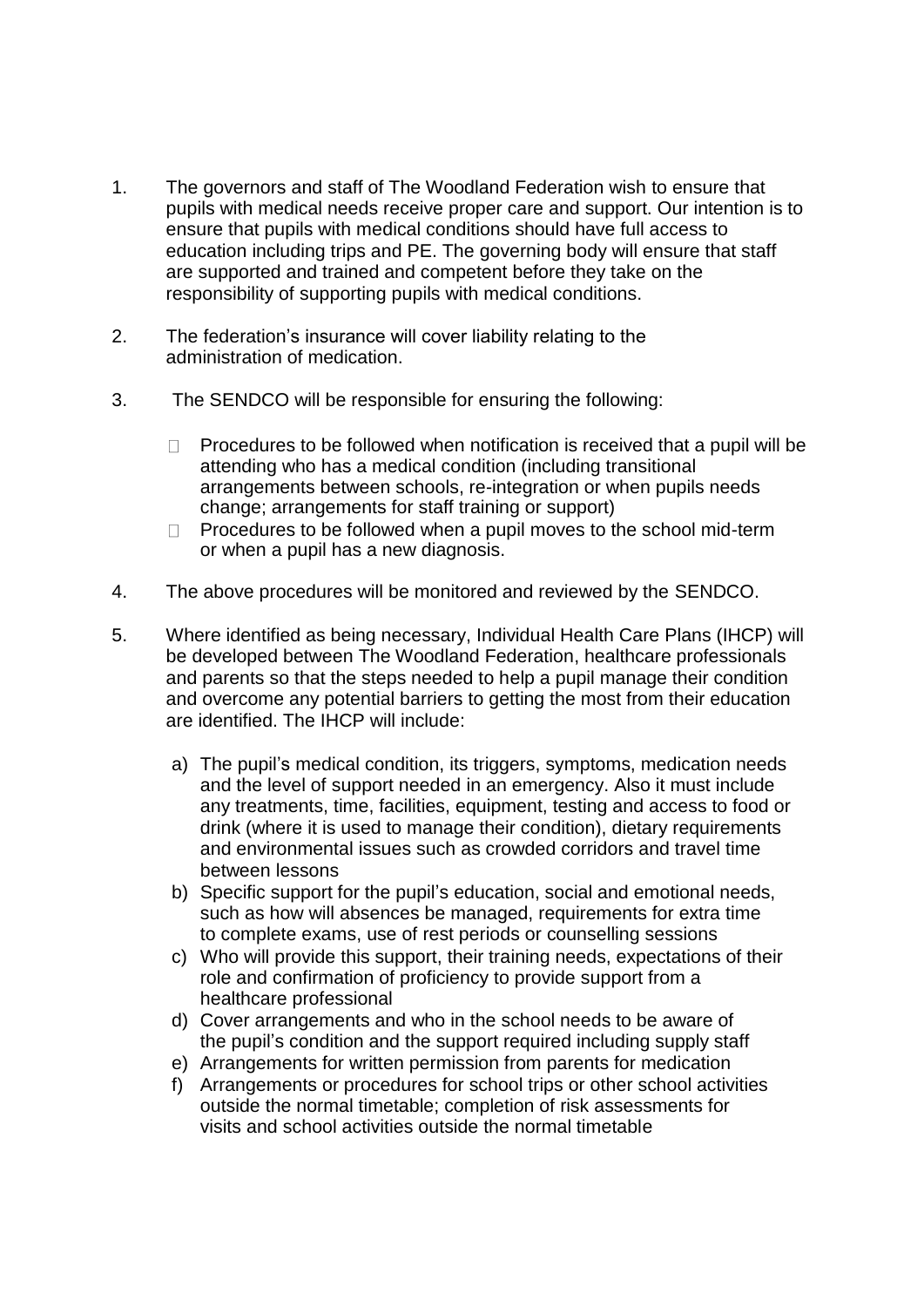- g) The designated individuals to be entrusted with the above information
- h) Procedures in the event of the pupil refusing to take medicine or carry out a necessary procedure
- 6. The Headteacher will have the final decision on whether an Individual Health Care Plan is required.

## **Pupils with Asthma and the use of an Emergency Inhaler/Spacer –**

*7.* The Woodland Federation has decided NOT to hold an emergency inhaler and spacer for the treatment of an asthma attack at either Kings Nympton Primary School or Winkleigh Primary School.

## **ADMINISTRATION OF MEDICATION**

- 6. The Headteacher will accept responsibility in principle for members of school staff giving or supervising a pupil taking **prescribed medication** during the day, where those members of staff have volunteered to do so.
- 8. Any parent/carer requesting the administration of medication will be given a copy of this policy upon request.
- 9. Prescribed medication will be accepted and administered in the establishment providing it is current and in the original container.
- 10. Children are encouraged to remember that they need to take their medicine.

## 11. **Non-prescription medication will be administered in exceptional circumstances only.**

- 12. Prior written parental consent is required before any medication can be administered. Any medicine sent in without the correct consent cannot be given to a pupil. A copy of the consent form is on the website so that parents can complete it in advance.
- 13. Only reasonable quantities of medication will be accepted (no more than one week's supply) for acute needs. Where medication is needed for an on-going condition the amount held in school will be discussed with the individual parents.